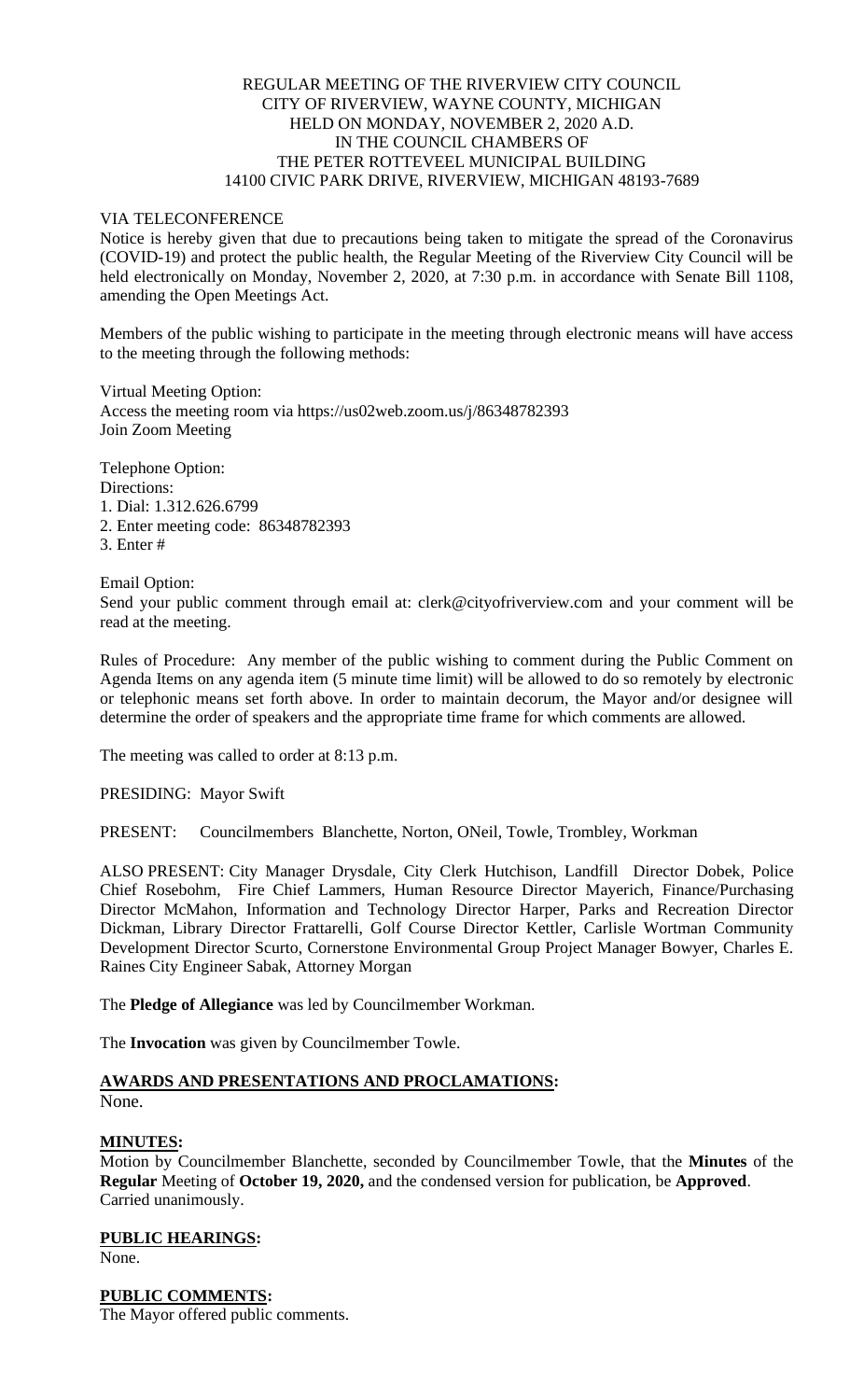## **ORGANIZATIONAL BUSINESS:**

None.

#### **CONSENT AGENDA:**

At the request of Mayor Swift, the following was removed from the Consent Agenda:

• Approve Change Order No. 1 to the Rehmann Group in the Amount of \$4,550.00 for Additional Financial Analysis.

Motion by Councilmember Trombley, seconded by Councilmember ONeil, that the **Consent Agenda** be Approved as follows:

- Authorize Solicitation of Proposals for **Fire House Bay Doors** and Openers.
- Authorize Solicitation of Proposals for **Cart Path Repair – Replacement Gold** and **Blue** Courses.
- Authorize Solicitation of Proposals for a **Golf Cart Fleet** and (2) Two **Food/Beverage Carts.**
- Approve Budget Amendment as follows:

A.

|                             |                       | <b>Current</b> | Amended       | Amendment or |
|-----------------------------|-----------------------|----------------|---------------|--------------|
| Description                 | <b>Account Number</b> | Appropriation  | Appropriation | Change       |
| 2020/21 City Council        |                       |                |               |              |
| <b>Contractual Services</b> | 101-101-818.000       | 14,000.00      | 18,550.00     | 4,550.00     |

JUSTIFICATION: To increase the Contractual Services line item for the expanded scope of financial analysis review by The Rehmann Group. B.

| Description                       | <b>Account Number</b> | Current<br>Appropriation | Amended<br>Appropriation | Amendment or<br>Change |
|-----------------------------------|-----------------------|--------------------------|--------------------------|------------------------|
| 2020/21 Veterans Memorial Library |                       |                          |                          |                        |
| Janitorial Contract               | 271-790-819.000       | 7,300.00<br>Œ            | 13,300.00                | 6,000.00               |

JUSTIFICATION: To increase the janitorial contract at the library due to the increased cost of cleaning services needed due to COVID-19. This amendment was approved by the Library Commission at their September 24, 2020 meeting.

Carried unanimously.

Motion by Councilmember Towle, seconded by Councilmember Trombley, that the Change Order No. 1 to the Rehmann Group in the Amount of **\$4,550.00** for **Additional Financial Analysis**, be Approved. AYES: Councilmembers Blanchette, Norton, Towle, Trombley, Workman

NAYS: Mayor Swift, Councilmember ONeil EXCUSED: None

Motion carried.

#### **ADMINISTRATION:**

None.

#### **RESOLUTIONS:**

None.

#### **ORDINANCES:**

Motion by Councilmember Trombley, seconded by Councilmember Workman, that Authorization for the Clerk to give the Second Reading, by title only, of Proposed Ordinance No. 718, to **Approve Traffic Control Orders Numbers 424** and **426,** be Approved. Carried unanimously.

PROPOSED ORDINANCE NO. 718

AN ORDINANCE TO AMEND THE CODE OF ORDINANCES OF THE CITY OF RIVERVIEW TO AMEND SECTIONS 66-3 TO RATIFY AND APPROVE TRAFFIC CONTROL ORDERS NUMBERS 424 AND 426

### THE CITY OF RIVERVIEW ORDAINS:

ARTICLE 1. Section 66-3 is hereby amended to include the Traffic Control Orders Numbers 424 and 426, to hereafter read as follows:

> Section 66-3. – Traffic control orders. All traffic-control devices and signs over which the City of Riverview retains jurisdiction, as listed in Traffic-Control Orders Number 424 and 426, and through Traffic Control Order Number 426, as filed with the city clerk are hereby adopted, approved and codified in conformance with Section 2.53 of the Uniform Traffic